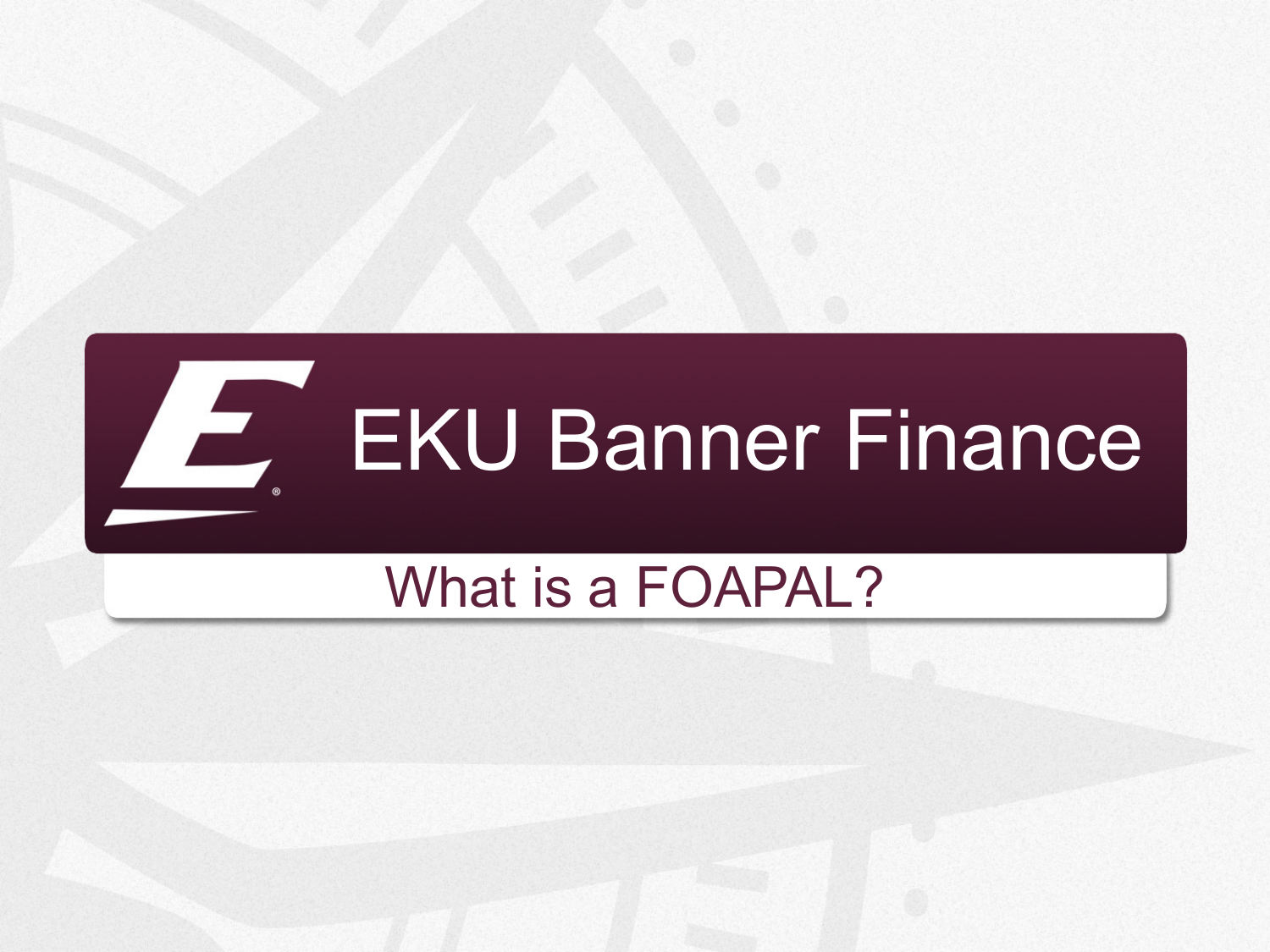#### What is a FOAPAL?

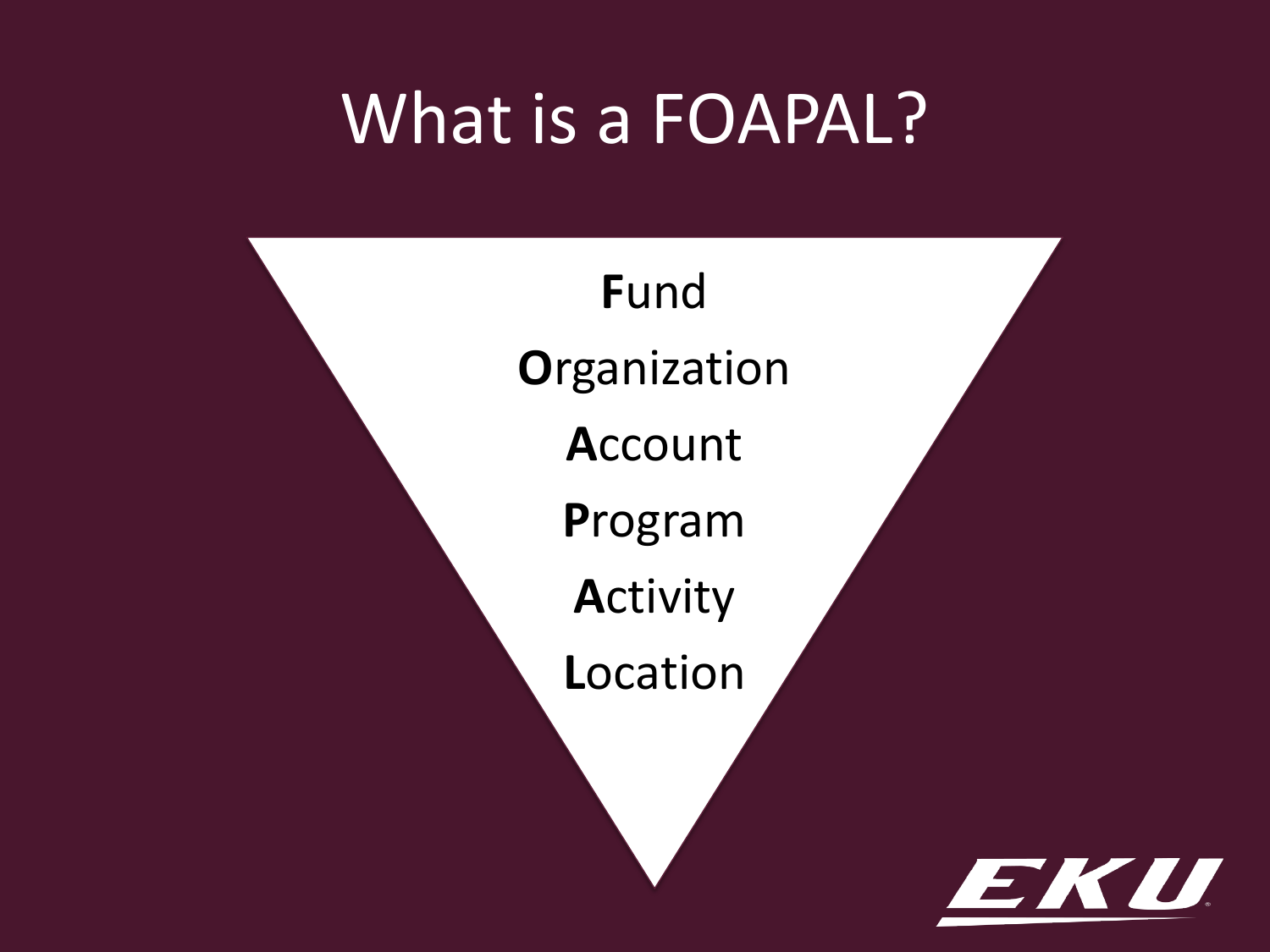## EKU FOAPAL-Fund Code

| <b>Education &amp; General</b> | 11XXXX Unrestricted-Dept Budgets<br>14XXXX Temporary-Events      |
|--------------------------------|------------------------------------------------------------------|
| <b>Grants &amp; Contracts</b>  | 2XXXXX Restricted                                                |
| <b>Auxiliaries</b>             | <b>3XXXXX Self-Supporting</b><br><b>Example: Student Housing</b> |
| Agency                         | SXXXXX, GXXXXX, NXXXXX<br><b>Student and Greek Funds</b>         |
| <b>Plant</b>                   | 9XXXXX<br><b>Construction and Maintenance</b>                    |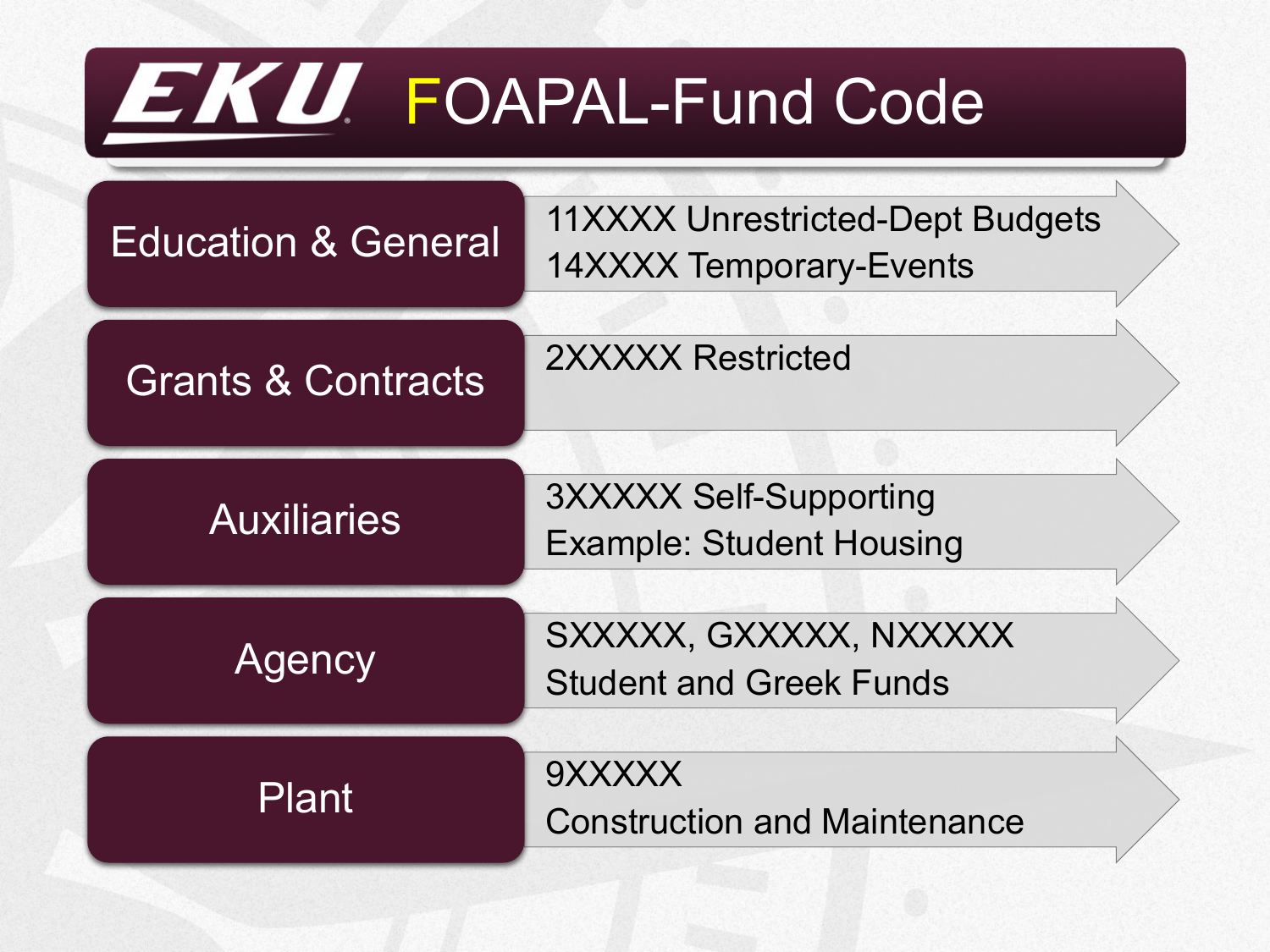### EKU. FOAPAL-Fund Code (6 digits)



**NOTE: The Fund Code will default based on the Org Code.**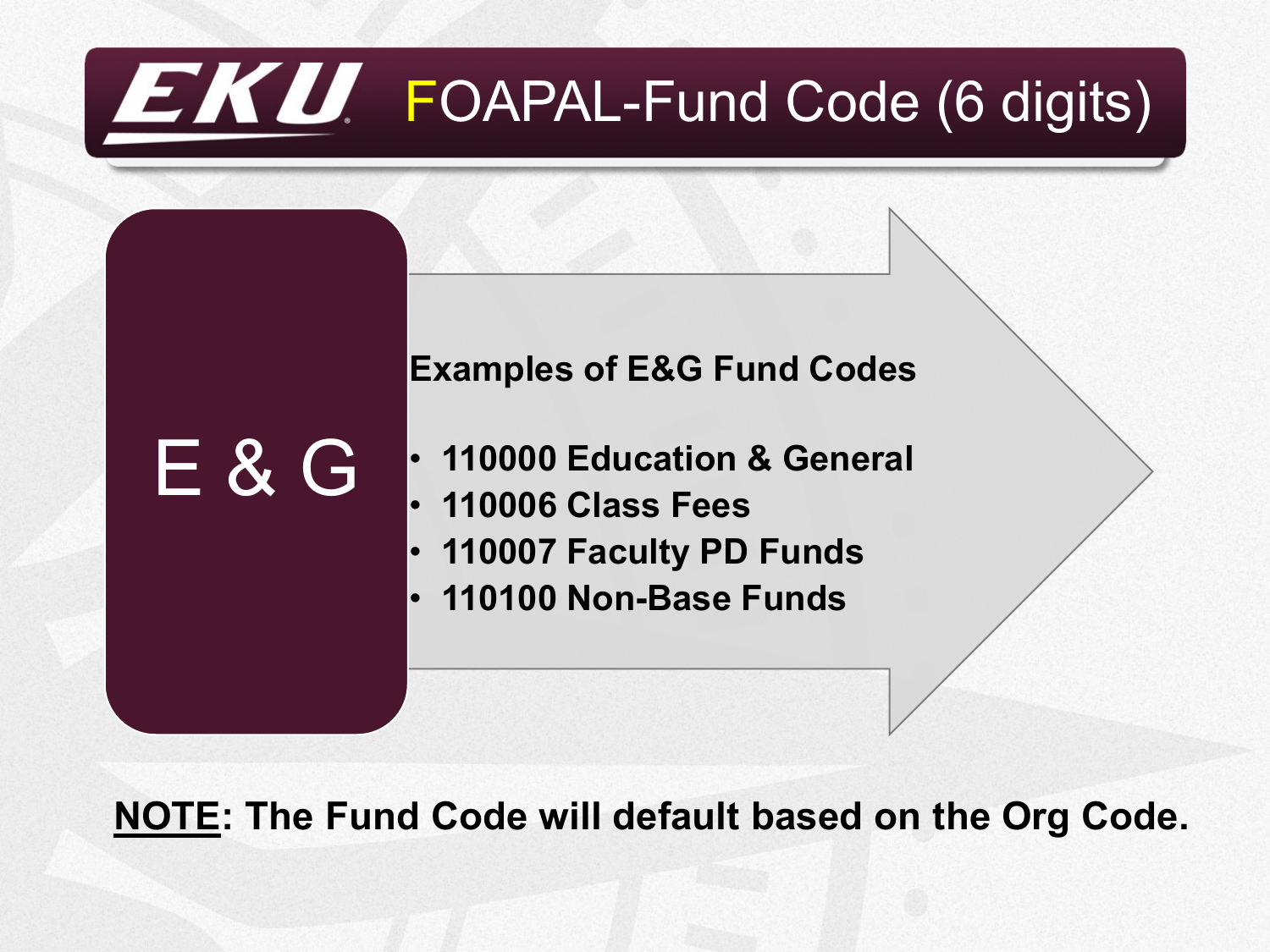## **EKU** FOAPAL-Organization Code

**Org Codes** are six-digit codes unique to each budget.

*Examples: Department Budget: 110000 – 210600 Class Fees Budget: 110006 – 210602 Faculty PD Budget: 110007 – 210608*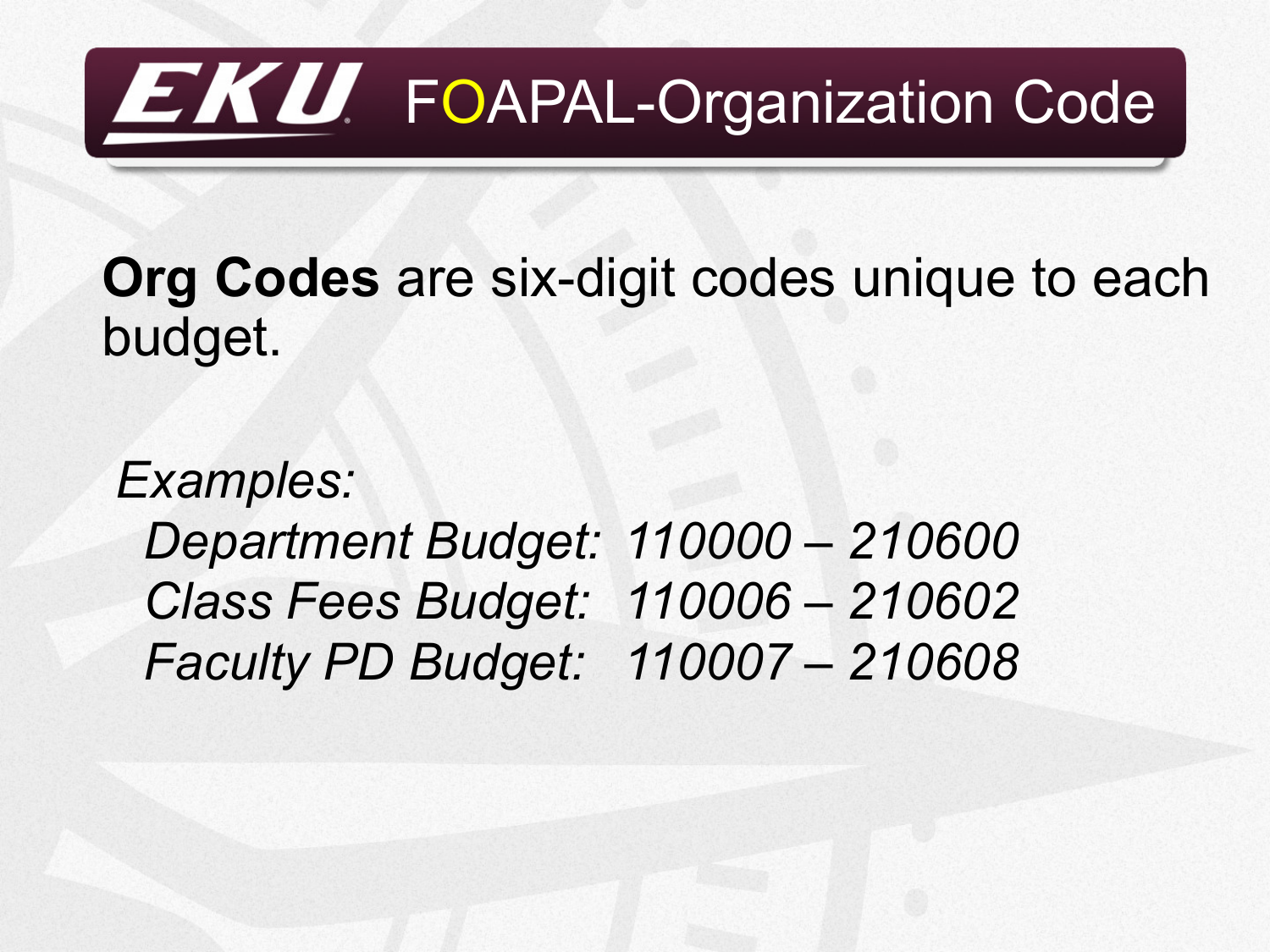### EKU. FOAPAL-Account Code

**Account codes** are six-digit codes based on the type of revenue or expense.

- 5XXXXX Revenues (deposits)
- 6XXXXX Personnel Expenditures
- 7XXXXX Operating Expenditures (M&O)

*Examples:*

*110006-210602-512000 Class Fees Revenue 110000-211800-750010 In-state Travel Expense*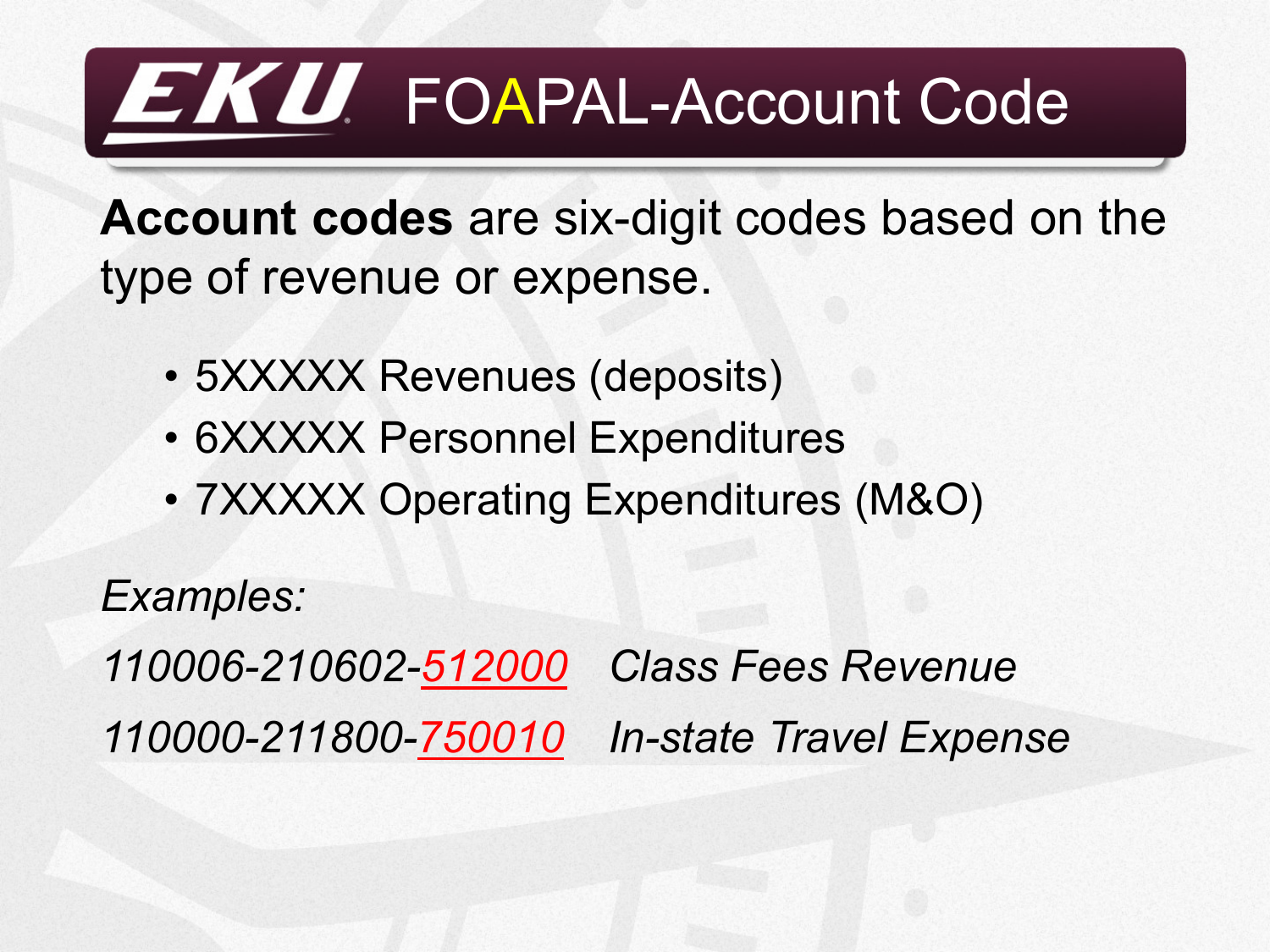## EKU FOAPAL-Account Code

#### **Maintenance & Operating (M&O) Budgets**

- Operating budgets are generally loaded in account 700000 as a pooled budget.
- Contact Budgeting if you would like to budget at the account line level.
- Base budgets are loaded on July 1 of the current fiscal year.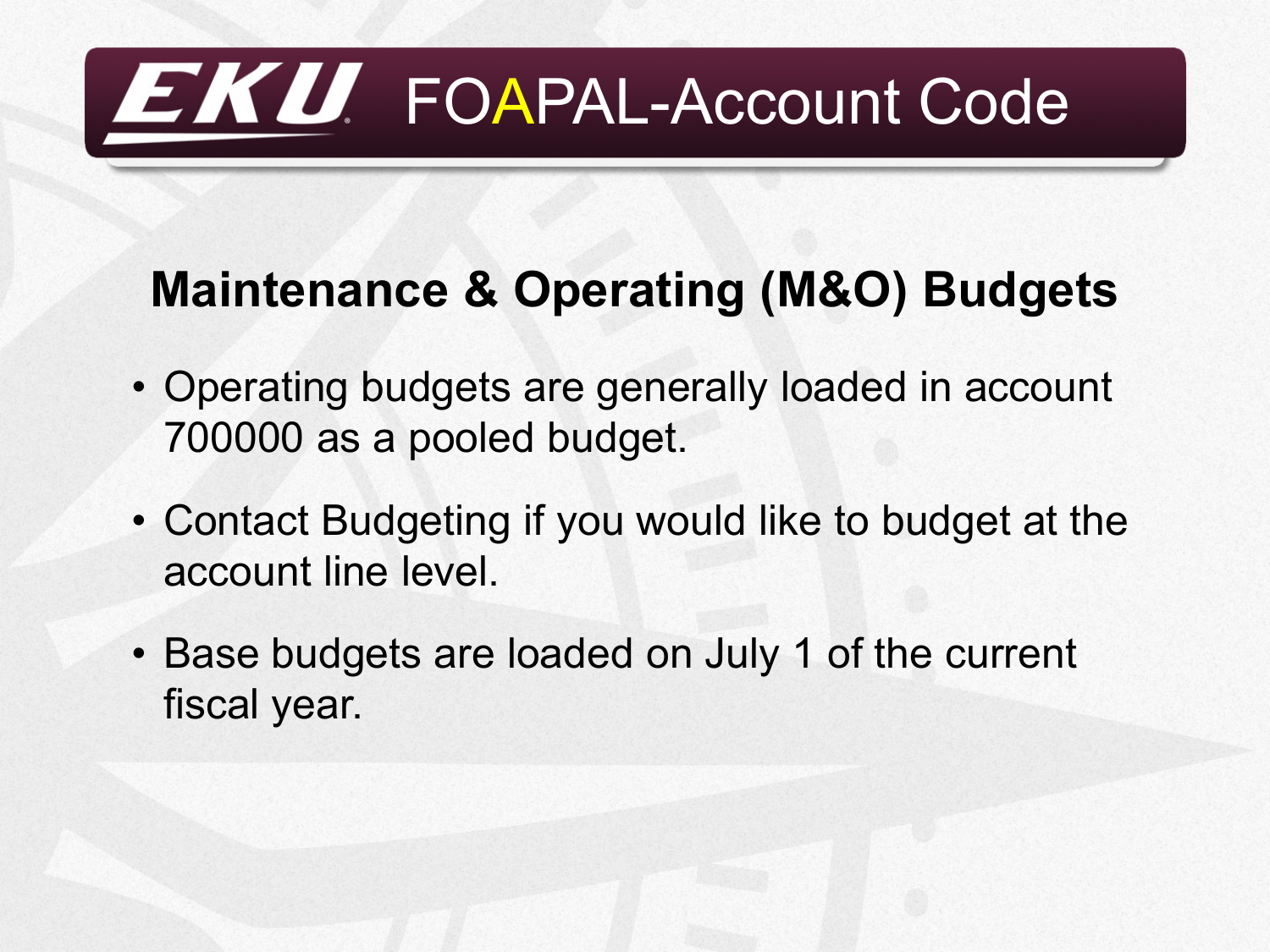### EKU. FOAPAL-Program Code

**Program Codes** are for reporting purposes only based on the function of the Org Code.

- 1X Instruction
- 2X Research
- 3X Public Service
- 4X Academic Support
- 5X Student Services
- etc.

*Example: 110000-211800-750010-11 (Academic Instruction)*

Note: The Program Code will default based on the Org Code.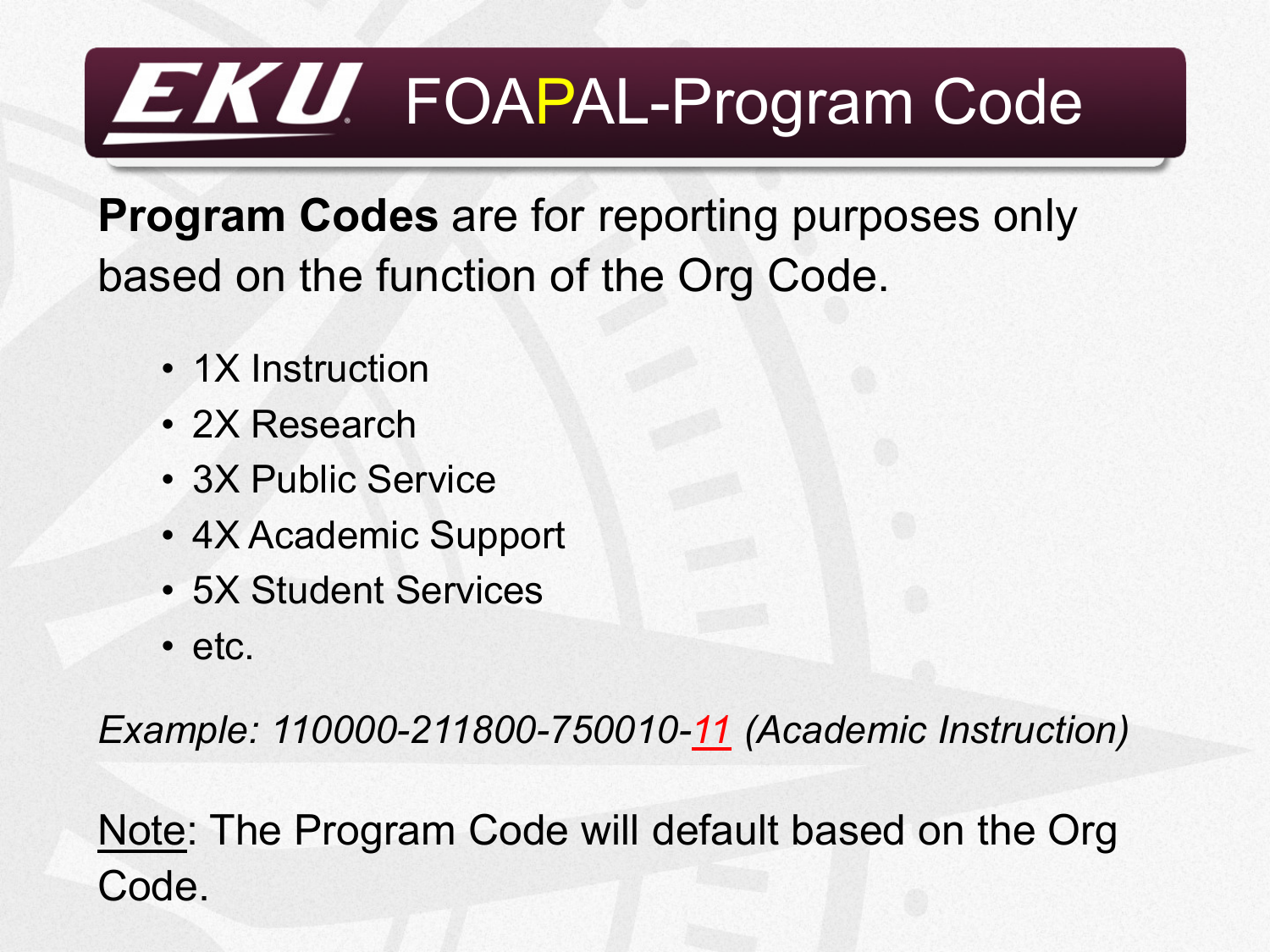## EKU. FOAPAL-Activity & Location

#### **Activity Code:**

- Optional six-digit code to track special events, programs, etc. at a very detailed level.
- Contact Budgeting to see how activity codes may help you.

**Location Code:** Only used by a small number of budgets usually in the plant fund. Do not use.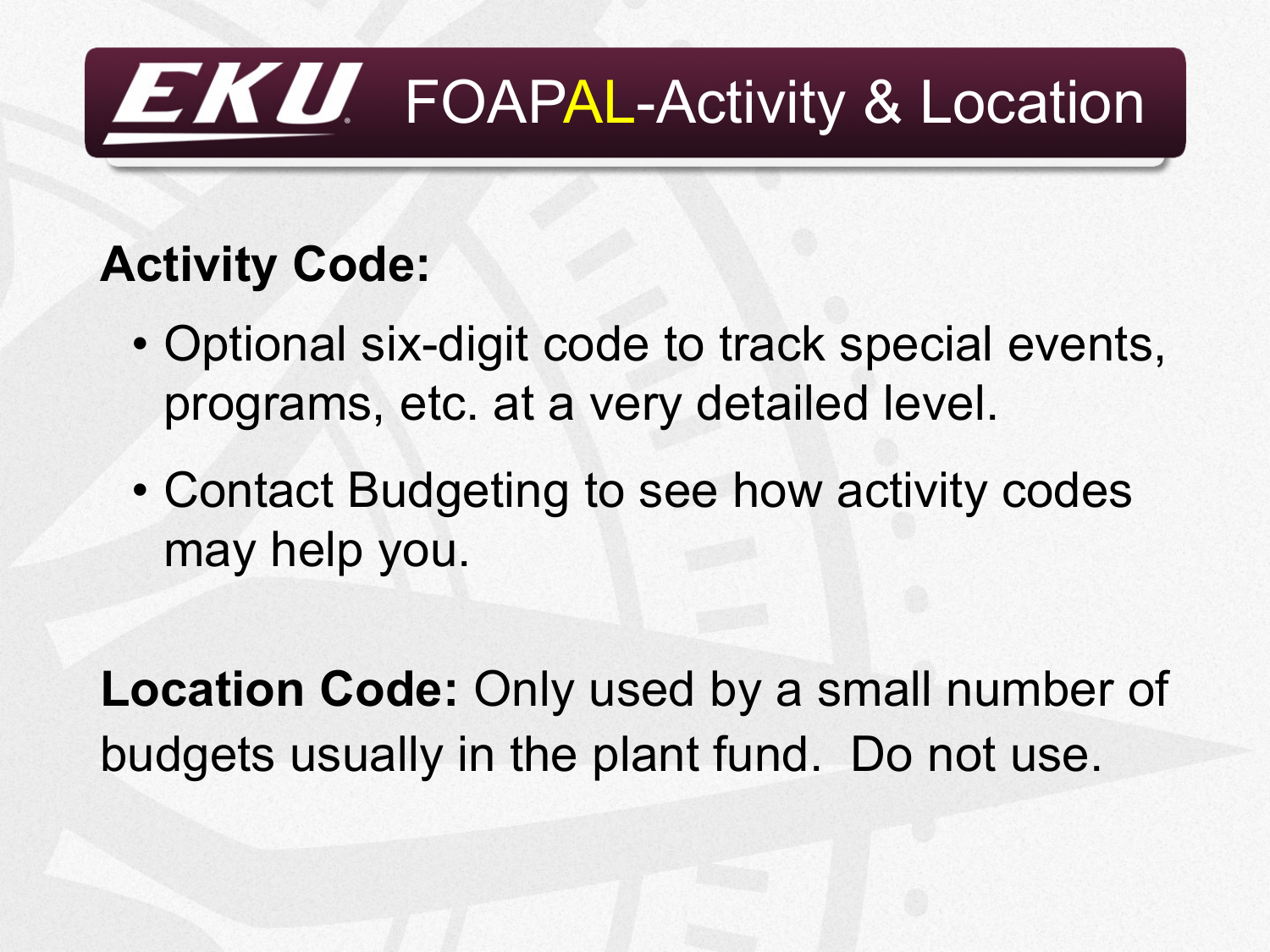

#### FOAPAL Sample

#### Fund Org Acct Prog Activity\* 345000 – 616077 – 710800 – 93 - CTR501

*\* optional*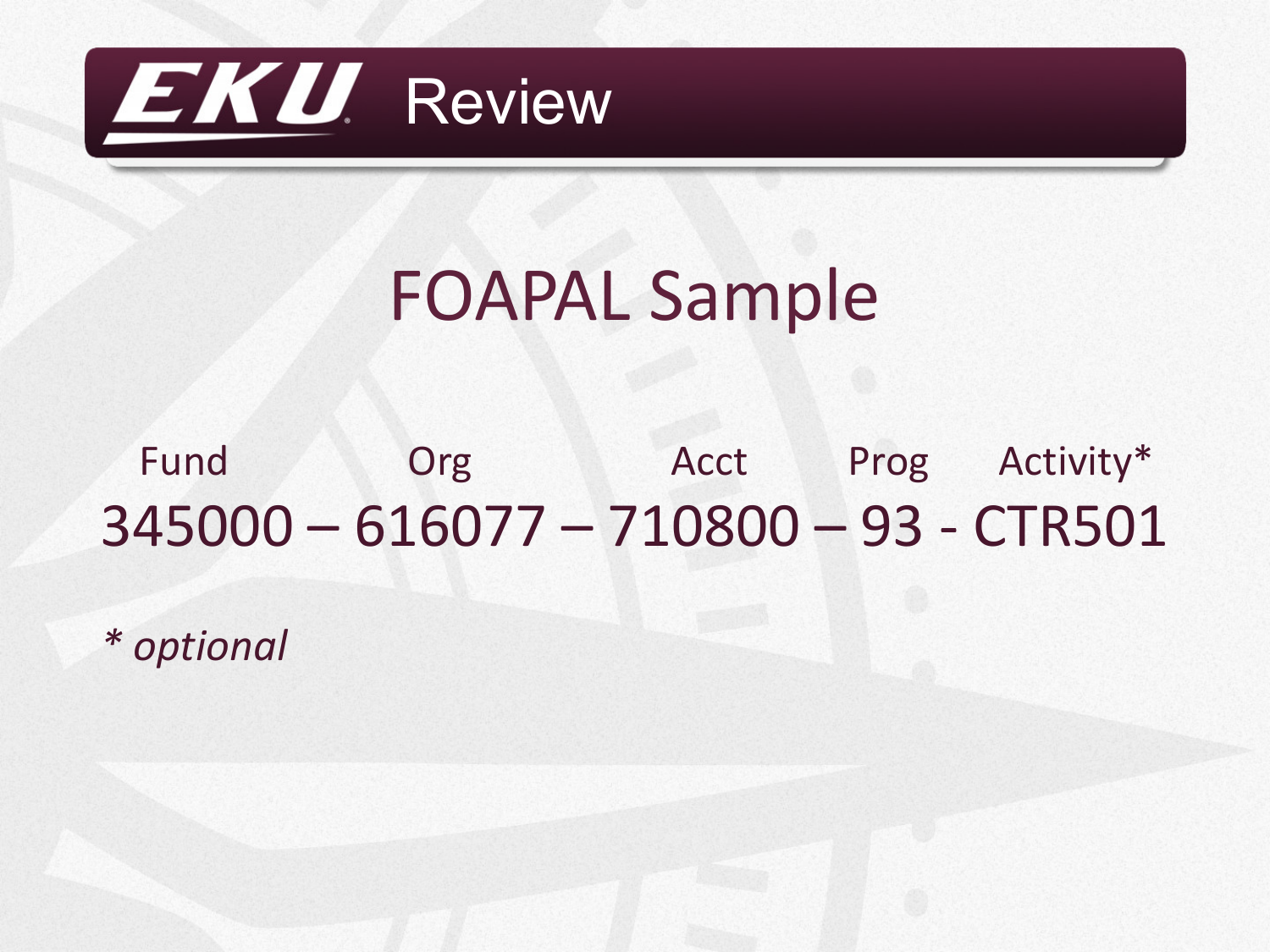#### FOAPAL Tips

- $\checkmark$  Be mindful to allocate Jaggaer purchases to the correct Org Code. The Account Code will be assigned automatically in Jaggaer.
- $\checkmark$  Allocate Procard transactions to the correct Org and Account Codes.
- $\checkmark$  Are you tracking expenses with an Activity Code? If so, be sure to add the Activity Code in Jaggaer and the Procard system.
- $\checkmark$  Please do not change the Fund or Program Codes. These codes will auto-populate based on the Org Code.